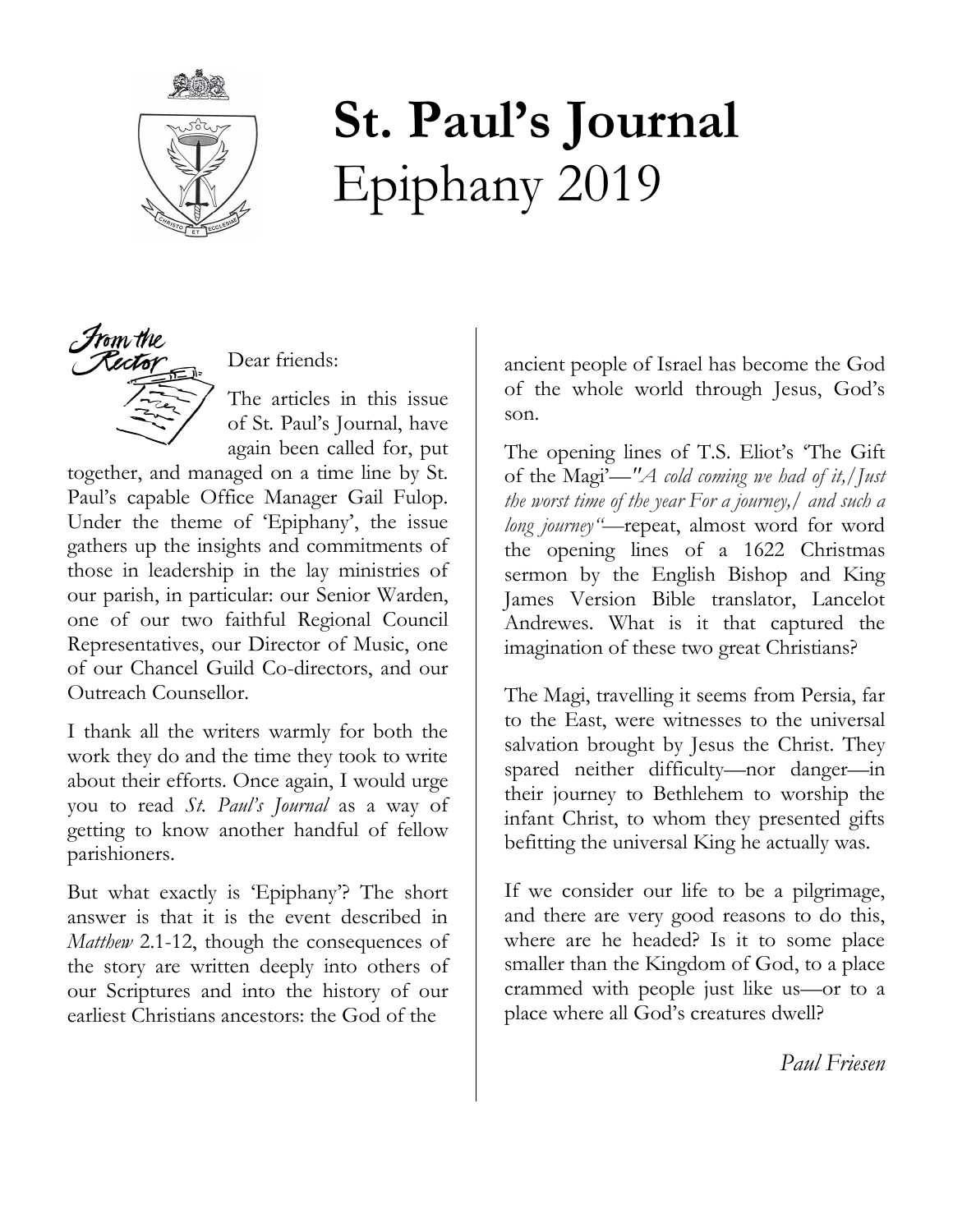# **Parish Life & Mission at St. Paul's**

## **An Epiphany Book Review and Reflection**

In the past fifty-five years since his assassination, we have learned so much about John F Kennedy. The circumstances of his death, and his life, and his impact as President have been debated and examined in detail. Opinions have ranged widely on his record and behaviour. I recently had an opportunity to read a book by a Canadian award winning journalist and author Andrew Cohen. Specifically, Cohen wrote the book *Two Days in June: John F. Kennedy and the 48 Hours that Made History*, published in 2014.

Cohen researched his topic carefully, and his subject Kennedy equally carefully. The two historic events were a speech on June 10, 1963 which led to the *Limited Nuclear Test Ban Treaty* of 1963*.* This represents an important and arguably first step back from the Cold War. And on June 11, 1963 he made an historic speech which led to *The Civil Rights Act* of 1964. Clearly these are two significant and pivotal points and days in Kennedy's history. Yet, as the book shows there were so many other pressures on those two days - his life was filled with competing pressures. Meetings, and phone calls and personal and social events. Newspapers, correspondence, and television showered him with opinions and information. His attention was also consumed by his various health challenges, ranging from serious back problems to battles with weight, all which made up part of his days on June 10 and 11th.

So what did he say that was so powerful? In short, his speech suggested that we did not need to focus simply on an external enemy, but on ourselves and our attitudes. And he said that we need to look for peace in the world as an offshoot not of power through arms races, but through our own attitudes towards others (including the Soviet Union).

In terms of the domestic issues, there was much unrest in parts of the United States about integration and segregation. Governor Wallace was opposed to equal rights and the legislation that was prompting his resistance. He said in part "In a time of domestic crisis" men of good will should be able to overcome politics. He said "Law alone cannot make man see right". He continued, saying "The heart of the question is whether all Americans are going to be afforded equal rights and equal opportunities, whether we are going to treat our fellow Americans as we want to be treated. " These two speeches were, as noted above, transformative in their impact. They left an impact not only on the minds of those who heard them. They had a power to shape significant events, and lead to change. We do not know what inspired Kennedy to make his choices, but he was thinking about the need to change and transform our views not through the power of force but through a spirit of reflection, and through a personal examination of our beliefs about others.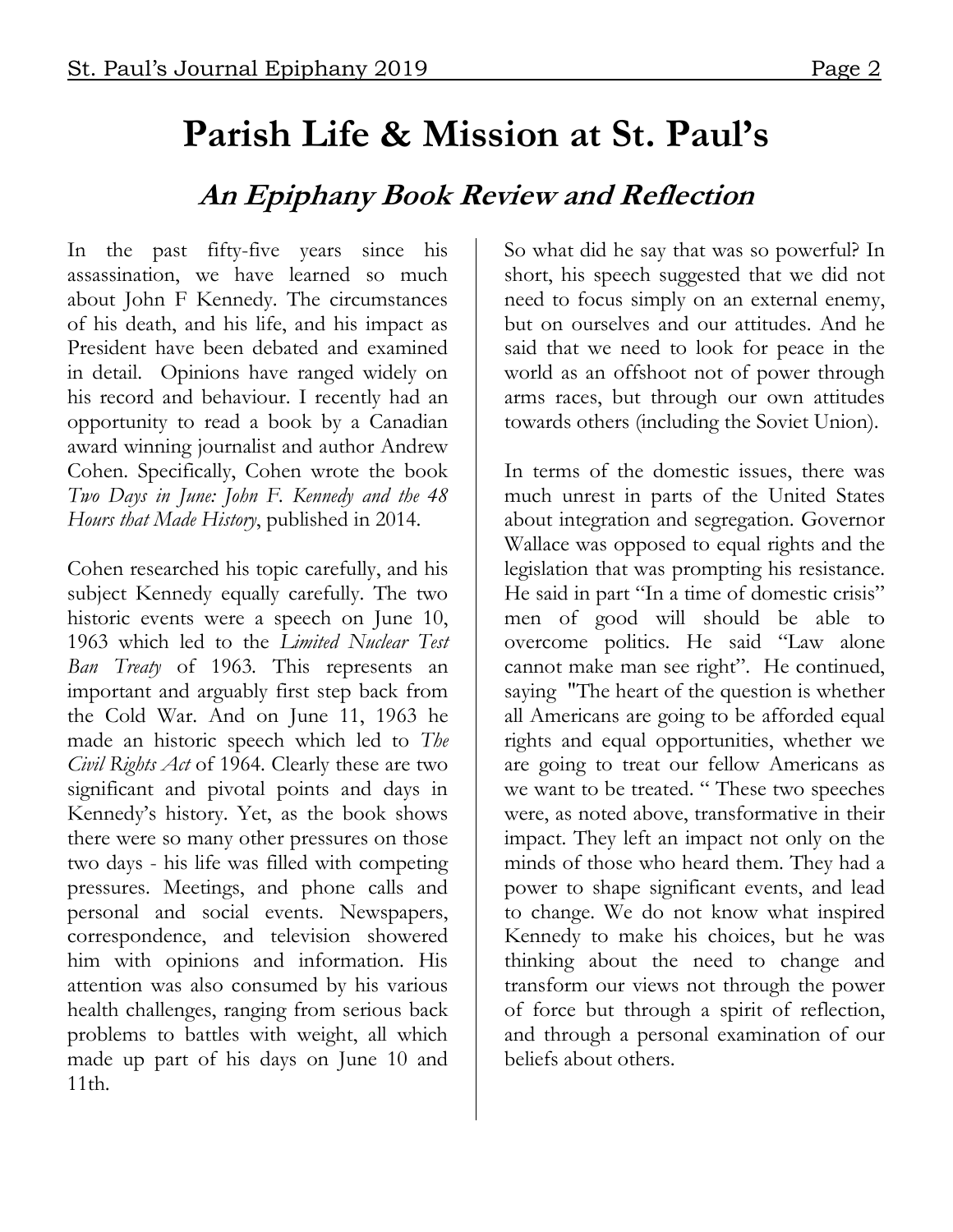As I write these words, we are now through the season of Advent, and within the season of the twelve days of Christmas. And we are looking forward to the season of Epiphany. In the Anglican Church we know the meaning of Epiphany as showing forth or manifesting. It is an important part of the church annual cycles, in that it is a time for sharing and showing forth the power and the glory of Christ.

Like Kennedy, we are amidst a world of many distractions, pressures and choices. In the words of Archbishop Justin Welby about Advent and Christmas, he sees it as a time to

prepare through study leading to action, "A key message of the Bible is transformation. And now, more than ever, our lives, communities, and society will all benefit from the re-discovery of the Bible as a source of transformation." May this Epiphany be a time of personal reflection and transformation, and one which we show forth the power and love of Christ to others around us.

> *Patrick Hartling Senior Warden*

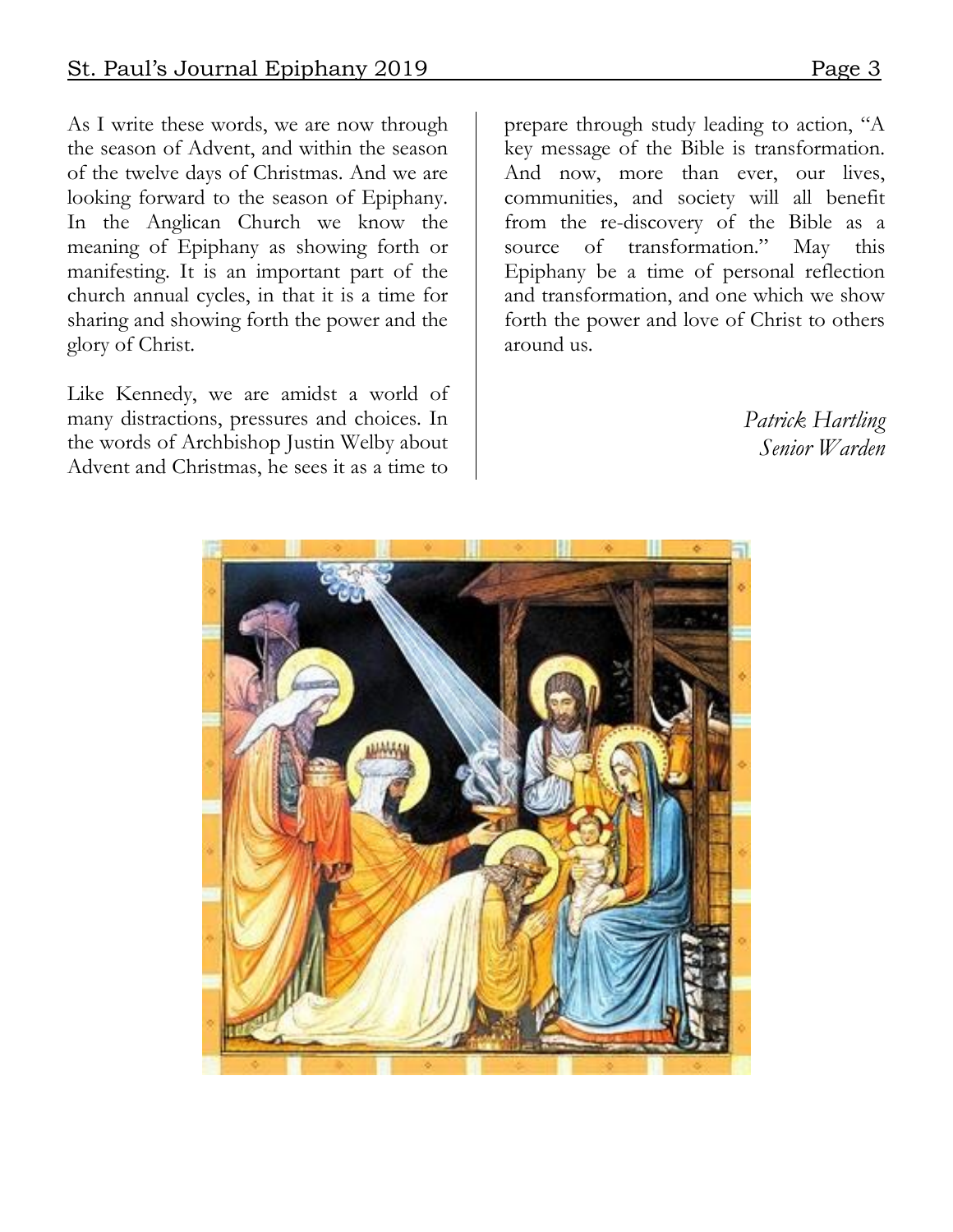## **Regional Council Report Activity and Sharing of Our Churches**

Every day in our church is a busy day. I want to talk about Wednesdays at St. Paul's, Grand Parade.

Early in the morning coming across the Grand Parade, I smile when I see the sign in front of the church – '*Come in We are Open'.*  Yes we are, and for about six months of the year our main doors are physically wide open inviting people in.

There is another sign in front of the building that says – '*You have been told there is no free lunch, but that is not true, it is here every Wednesday at 12.00 noon.*'

I wake up Wednesday morning knowing I am going to have a happy day. I will set up for service and then take communion.

I get on with my job noticing that there is an expert in to check our Stained-Glass Windows. One member of the congregation is painting in the office; another is manning the welcome desk. We will have several guests for the service, for the lunch, those looking for help, and tourists and there could be several others working on church business. We are lucky we know what we have to do. Jesus told us what to do.

During the Communion service we kneel together at the rail and share our faith and our souls are nourished. And as we invite the friendship of our guests, we are strengthened. This supports our baptismal vows for a Christ-centred life.

While we are at service, there are several people preparing for the noon meal. Many have prepared great food, soups, stews, chowders and all the good things that go with this. One member of the congregation is a superb baker and her desserts are the best I have ever had. As she works on Wednesday, one of her children might join her.

Passing the dining area you will see a community gathering of people enjoying the meal, the warmth of the room, the conversation, and their neighbours. They are involved with one another, the guests, staff, clergy, and tourists. It is a happy atmosphere and our bodies are nourished.

Many of our guests have deep needs and each Wednesday Paul, our Rector, takes four of them on a grocery shopping trip. They will have \$50 to spend and will receive help in making the best decisions for their needs.

Many of us feel happy on Wednesdays. Please include '*Wednesday at St. Paul's'* in your prayers.

> *Sandra MacLennan Regional Council Representative*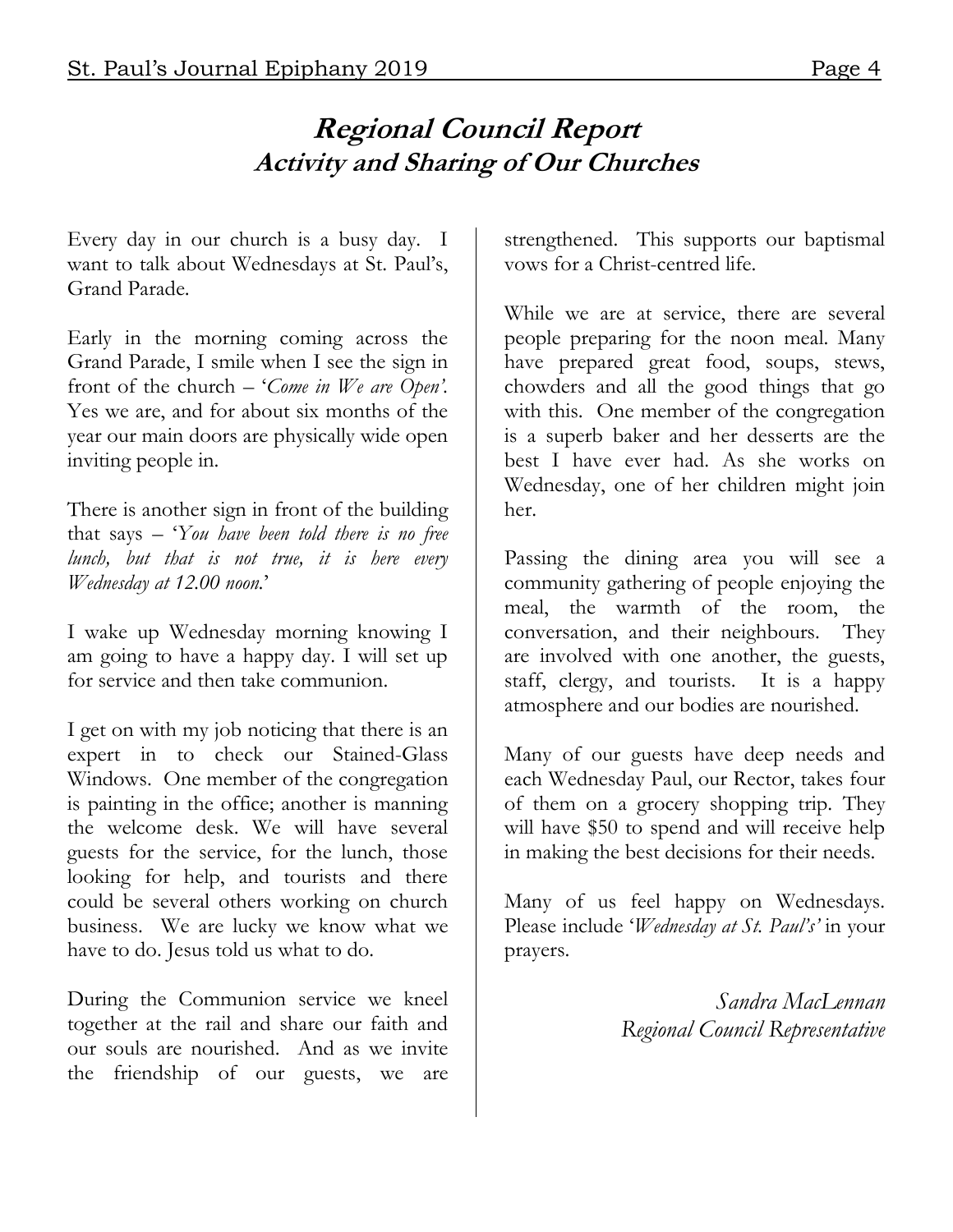# **From the Music Director**

As the calendar year comes to an end and we enter the Epiphany season - I can't help but look back and reflect on how many folks helped out and aided in making our Advent and Christmas music services happen.

From experience, I know that making such events succeed takes a lot of hands - not only dedicated musicians - but lots of other folks with great talents as well.

The greening of the church, the reception post-Christmas on the Grand Parade, and those who keep the steps clean and driveway clear all helped in making our congregation and community guests alike feel very welcome.

Here's to 2019!

*Andrew Killawee Music Director*



 Christmas On The Grand Parade December 10, 2018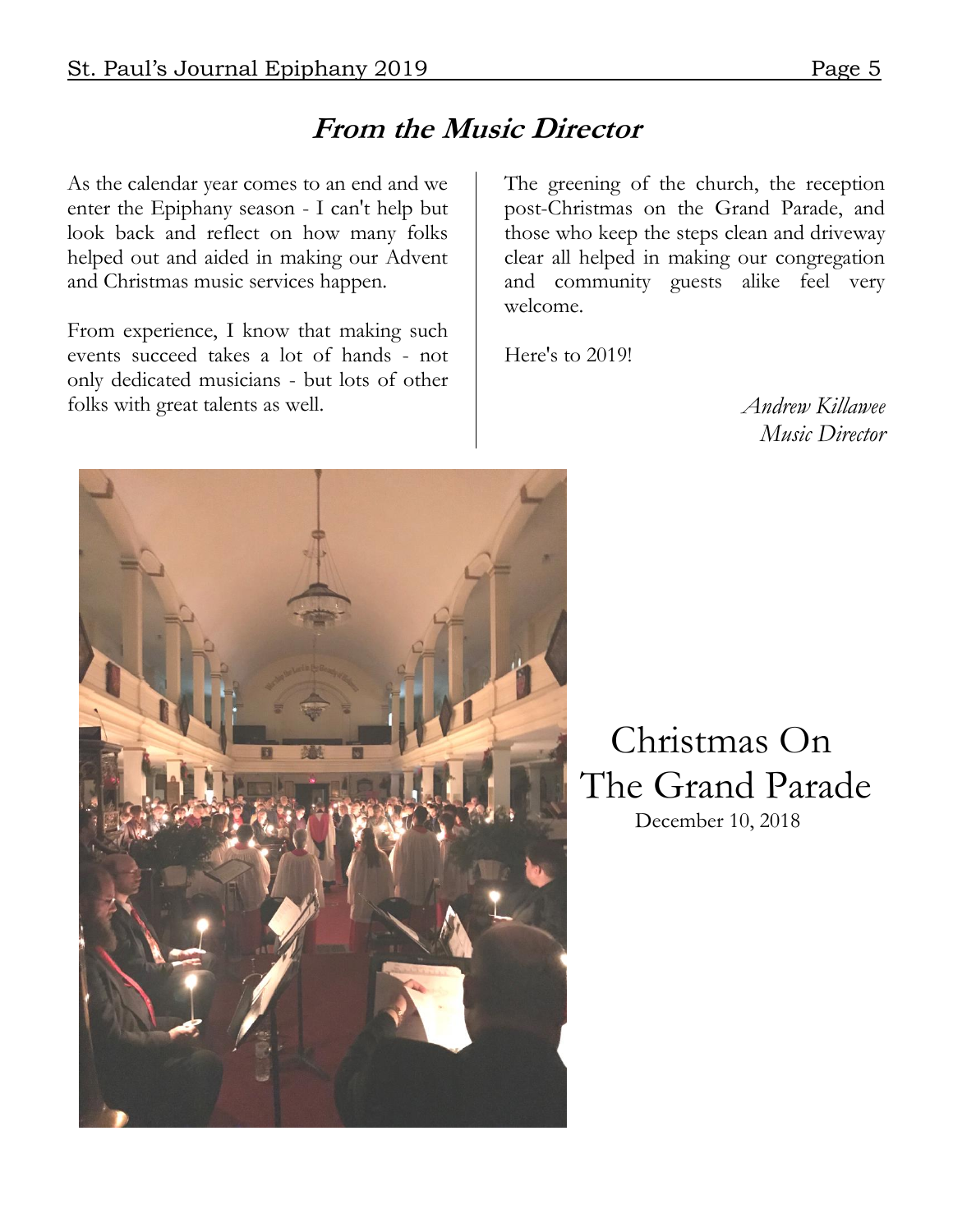# **Beyond the Chancel Steps: An Introduction to the Chancel Guild**

As we begin another year and the light of Epiphany shines upon us, I pray that by featuring the Chancel Guild in this edition of the Journal it will enlighten others to join the Chancel Guild Ministry.

#### **What We Do**

We care for the Chancel Area of the Sanctuary and the Memorial Chapel:

- By vesting the communion tables
- By keeping the communion tables and rails dusted and polished.

We care for the Sacred Vessels, Hangings, Linens, and other items that are used to carry out Church services.

We assist the Clergy in the performance of their duties:

- By setting the Table for Holy Eucharist
- By marking the Gospel and Prayer Book for services
- By preparing the travel kits for those who cannot worship at Church
- By serving at Traditional and Contemporary Church Services, Seasonal Celebrations, Baptisms, Weddings, and Memorial Services.

#### **Who We Are**

Leadership: Julia Atkins *Co-Director* Margaret Bateman Ellison *Co-Director* Members: Approximately 12 persons are members. Women and men who have worshipped regularly at St. Paul's for at least three months would be welcomed as potential guild members.

#### **Our Work Ethic**

The Chancel Guild is a quiet, unassuming, and unobtrusive ministry that faithfully works unseen, perfecting little things that go unnoticed by most.

Members work in teams on specific tasks; and are responsible for arranging a substitute when unable to serve as scheduled in the quarterly roster.

#### **Becoming a Member of the Guild**

Members pay an annual \$5.00 fee to be a member. Potential Members receive an Orientation Session and initially shadow experienced members until they have learned about the tasks involved.

The Guild meets twice a year and members are asked when they would be able to serve before quarterly schedules are created. Seasoned members serve as Duty Captains on a monthly rotation.

Anyone interested in joining the St. Paul's Chancel Guild may contact Julia or Margaret or call the Office.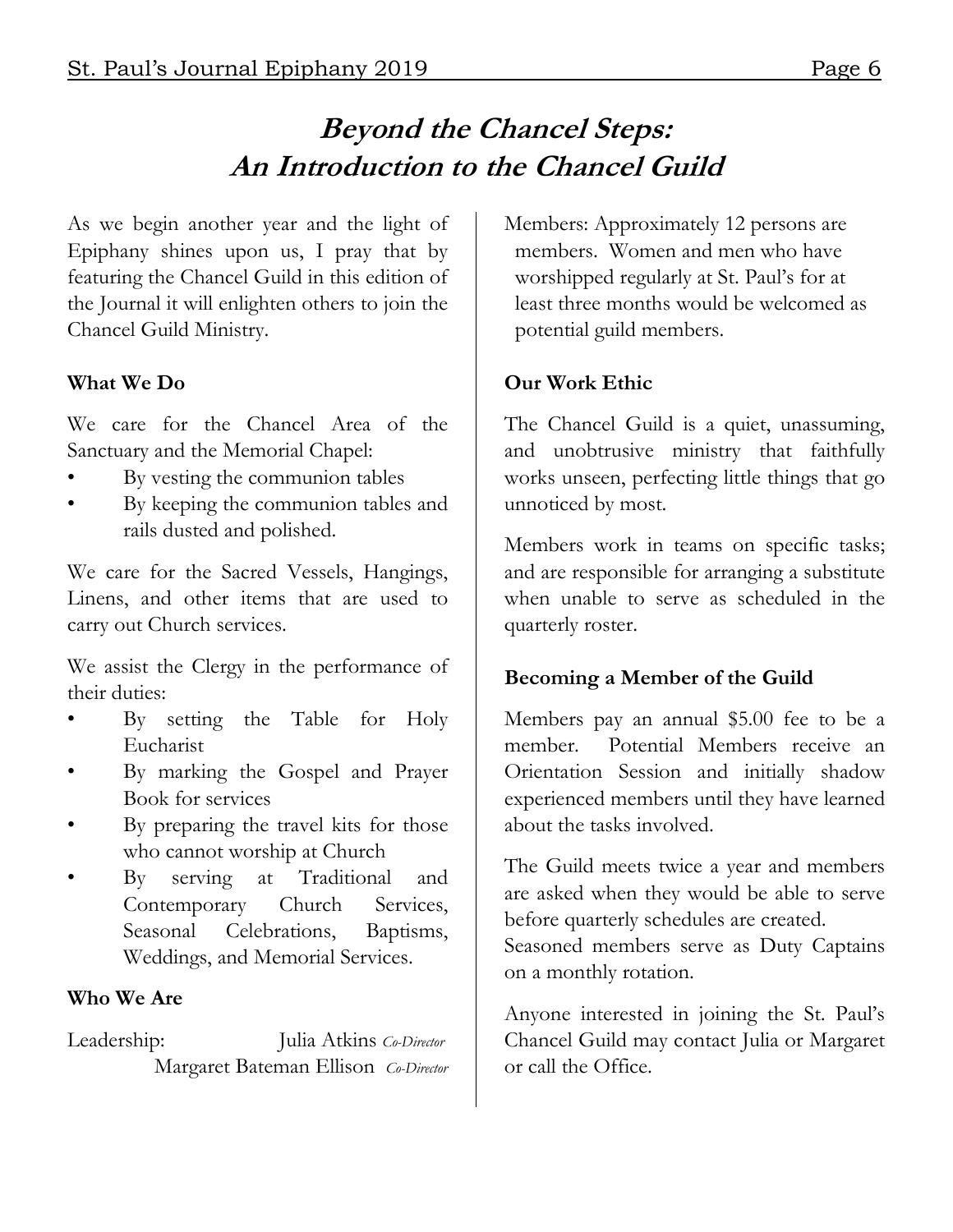

*Be one of the faithful who work unseen & Unobtrusively give of their best Who spend life perfecting little things which may pass unnoticed by the rest.*

*Theirs are the hands that dust the rails & check the flowers and keep the linen fair They finish tasks with cheerful reverence & polish silver & brass with murmured prayer.*

*They are the ones who freely give their time thought and love with glad accord Who softly tread the by-way of resolve & Share the peace of God as reward.*

> *Margaret Bateman Ellison St. Paul's Chancel Guild Co-Director*

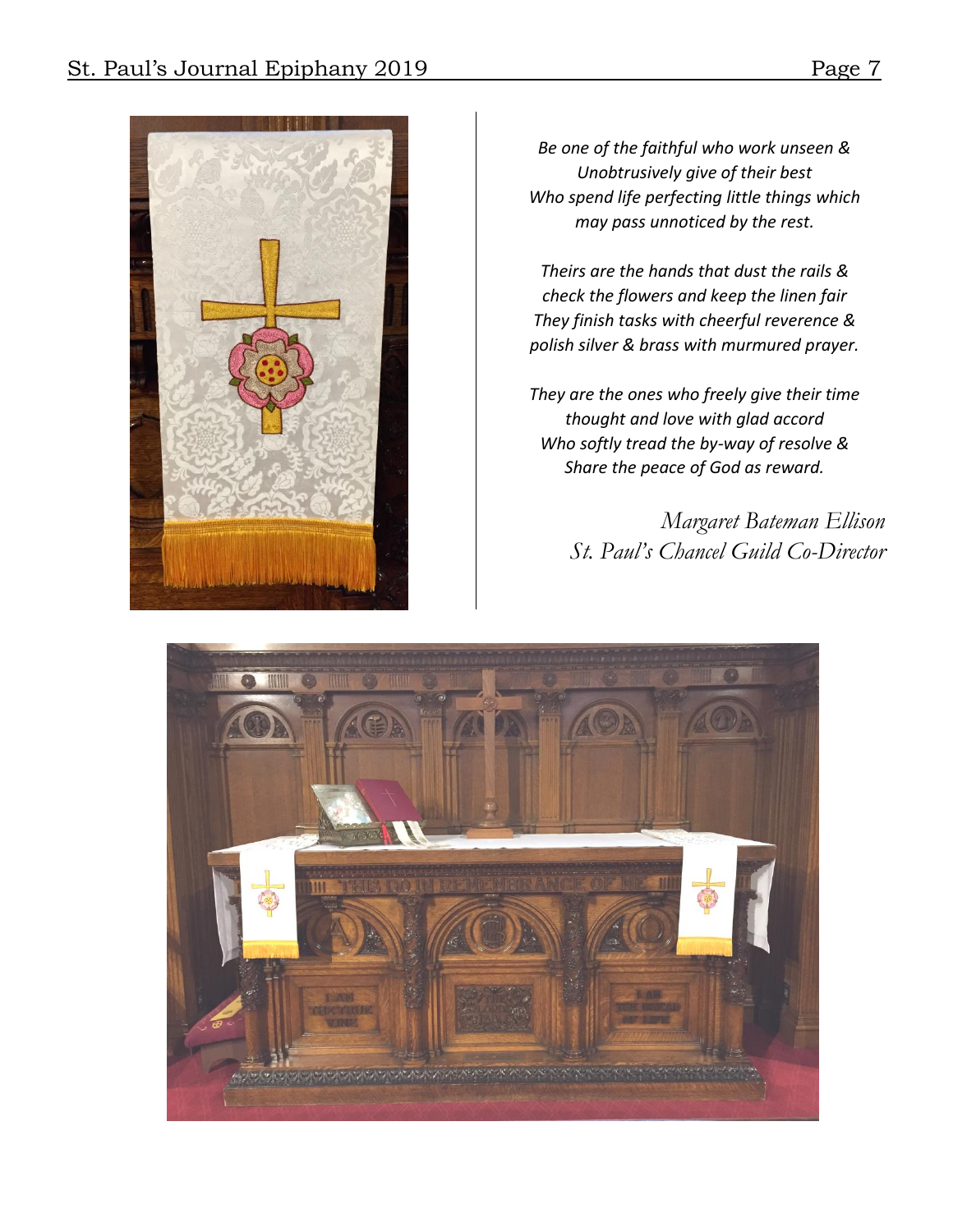## **When The Glass is Jarred, "Put on the Other's Shoes"**

John drove up to the drive through and ordered his drink. In a hurry for an important meeting, he was eager to get it and go. At the window he was mistakenly given something he had not ordered. In a rush, a bit anxious, he responded, "Oh no problem. This must be for the person behind me. (smiling) I'll wait for mine. You must be cold in this wintry weather with the window open." He could, however, have responded this way, (loudly, and scowling) "How could this be? I clearly ordered another drink. Do you have a hearing problem? Now I will be late for work! Could I speak to your manager?" Fortunately when John's inner emotional glass was jarred, he chose kindness. Imagine how the barista felt. John had put on her shoes.

Imagine your inner emotional world as a glass filled with all the raw emotions of life: anger, fear, kindness, joy, love, disgust, surprise, and trust to name a few. At the moment your emotional glass is jarred one of those emotions will spill out. It may be reactive and negative, or responsive and positive. Given the stimuli you faced, this will say a lot about you, and what controls your inner world at that moment. It also speaks to *how you choose* in the moment. No matter how much time we have between stimulus and response, a choice is made. We can choose to put on the others' shoes, or not.

How we nuance all human situations, no matter the jarring of our emotions without exception, is key. What spills out after being jarred speaks to who we are. And stepping into the shoes of the other, frames our response.

Consider humor. This is a wonderful way of provoking laughter and amusement. It can be found in a simple comic book, a comment, a joke, simple irony, or a comedic routine. Humor helps to release unhealthy emotions which might be pent up and frozen, relaxing us. However some of humor can be defined within the scope of passive aggressive behaviour, which puts something or someone down, or is insulting.

Comedians are the best at this art form. Not all humor from comics is passive aggressive. Passive aggressive comments come in the form of sarcasm, rudeness, insults, shaming words, guilt. Individuals known for this characteristic are kept at a safe distance. It is for the most part maladaptive behaviour. Some of the worst bullies use this form of humour. They insult the shoes that the other wears.

How we relate and communicate to others, and inwardly to ourselves, can come from a source of adaptive or maladaptive functioning. Another way of looking at it could be emotional maturity versus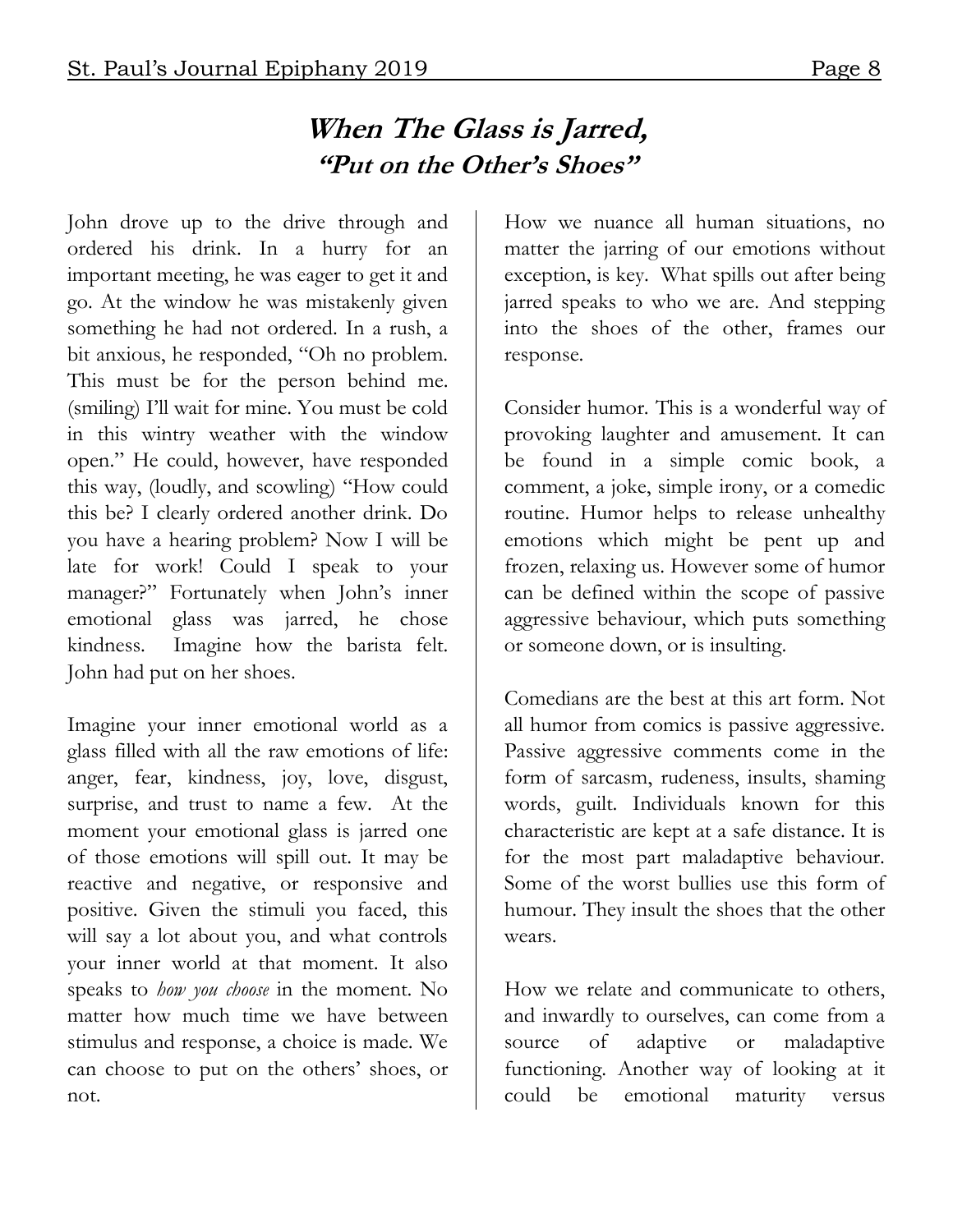childishness. It can come in how we nuance comments, relationships and life in general.

Gossip is a form of maladaptive behaviour. It murders another's reputation and integrity. Maladaptive behavior can also be very manipulative. It occasionally speaks through covert comments, or double entendre. Foul sarcastic humour also serves a maladaptive purpose. It keeps others at bay. Adaptive people are the ones we like being with. They live within a world bounded by great integrity. These are the people we want to be around, and desire to emulate.

In the Christian experience, relationships are key. This is the Jesus way. For example; Paul said, "In all humility, consider others better than yourselves." Empathy is about taking your shoes off and "putting on the others' shoes." When we have an advance sense of how the other will feel, we will want to moderate our comments. This is because we will have worked out what it is like having put on the others shoes.

And we want the wearing of their shoes to be an emotionally comfortable fit. So when the glass has been jarred we want the response to be something we would want for ourselves. An important adage is, "talk to the other as you speak to a deeply loved person."

When Jesus' emotional glass was jarred, God spilled out. Jesus always put on the shoes of the one he was addressing. The *Fruit of the Spirit* can be our response. Love, Joy, Peace, Patience, Kindness, Goodness, Gentleness, Faithfulness, Self-Control. Under this influence, and like Jesus, God can spill out.

**"Let the peace of Christ rule in your hearts, since as members of one body you were called to peace. And be thankful."** *Colossians 3:15*

> *Bryan Hagerman St Paul's Outreach Counselor www.bryanhaerman.ca*

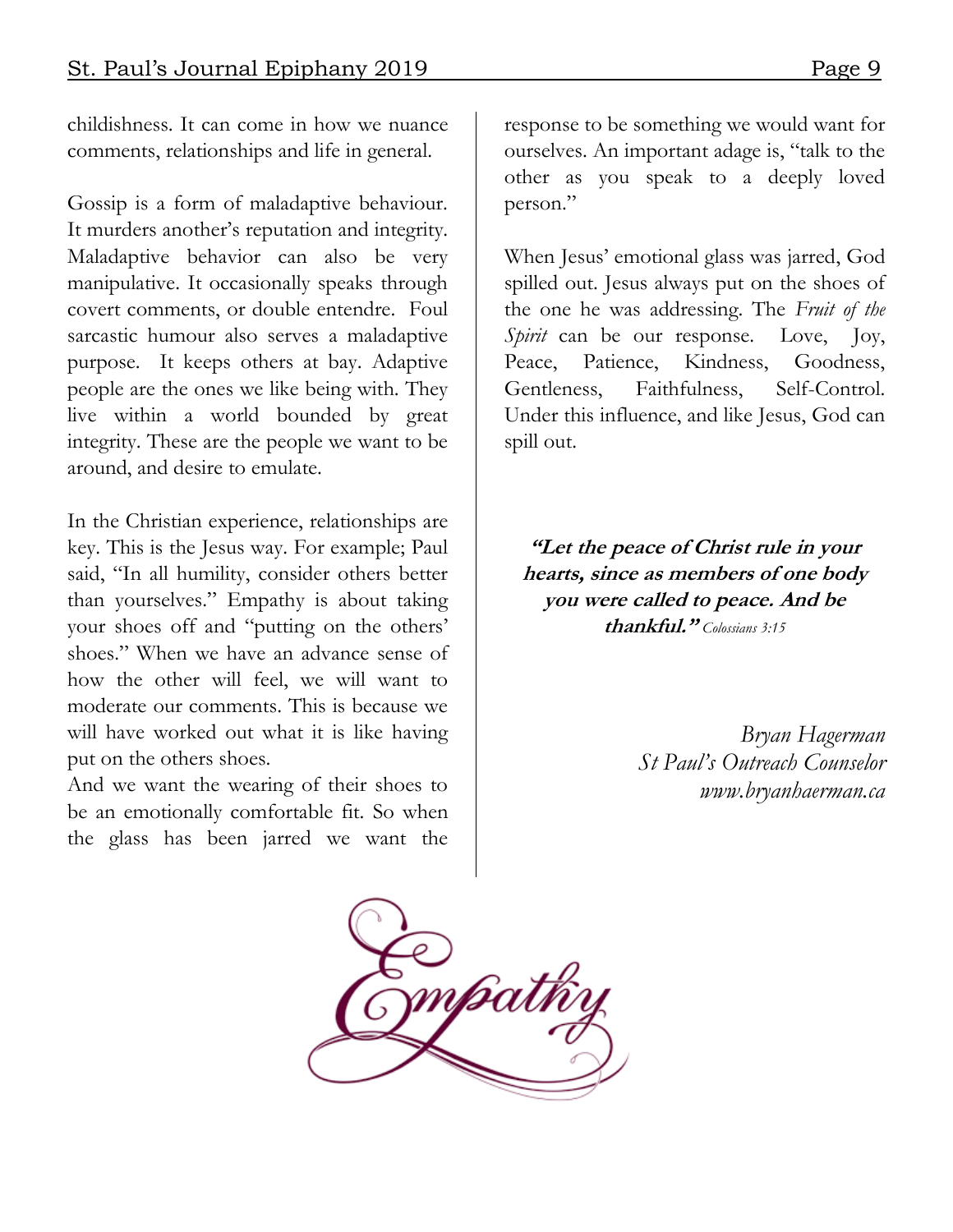#### St. Paul's Journal Epiphany 2019 Page 10

| St. Paul's Church, Halifax<br>Liturgies & Readings: Ash Wednesday 2019–Trinity Sunday 2019<br>25 January 2019 Draft |                             |                                                   |                 |                                              |                                                            |                        |
|---------------------------------------------------------------------------------------------------------------------|-----------------------------|---------------------------------------------------|-----------------|----------------------------------------------|------------------------------------------------------------|------------------------|
| 6 March                                                                                                             | <b>Ash Wednesday</b> Purple |                                                   |                 | 11 am Eucharist & Ashes BCP                  | 6.30 pm *Eucharist & Ashes $BAS$                           |                        |
| *Joel 2.1-2; 10-17                                                                                                  |                             | Psalm 51.1-17                                     |                 | II Corinthians 5.20-6.10                     | Matthew 6.1-8; 16-21                                       |                        |
| 10 March                                                                                                            | Lent 1 Purple               |                                                   |                 | 10 am All-Ages Eucharist & Litany BCP        |                                                            |                        |
| Deuteronomy 26.1-11                                                                                                 |                             | Psalm 91                                          |                 | Romans 10.8-13                               | Luke 4.1-13                                                |                        |
| 17 March<br>Genesis 15.1-18                                                                                         | <b>Lent 2</b> Purple        | Psalm 27                                          |                 | 10 am Eucharist BAS                          |                                                            |                        |
|                                                                                                                     |                             |                                                   |                 | Philippians 3.17-4.1                         | Luke 13.31-35                                              |                        |
| 24 March<br>Isaiah 55.1-9                                                                                           | <b>Lent 3</b> Purple        | Psalm 63                                          |                 | 10 am Eucharist BCP<br>I Corinthians 10.1-13 | Luke 13.1-9                                                |                        |
| 31 March                                                                                                            |                             |                                                   |                 | 10 am Eucharist BAS                          |                                                            |                        |
| Joshua 5.8-15                                                                                                       | <b>Lent 4</b> <i>Purple</i> | Psalm 32                                          |                 | II Corinthians 5.16-21                       | 4.00 pm Children's Choral Evensong??<br>Luke 15.1-2; 11-32 |                        |
| 7 April                                                                                                             | Lent 5 Purple               |                                                   |                 | 10 am Eucharist BCP                          |                                                            |                        |
| Isaiah 43.16-21                                                                                                     |                             | Psalm 126                                         |                 | Philippians 3.4b-14                          | John 12.1-8                                                |                        |
|                                                                                                                     |                             | 14 April *Palm & +Passion Sunday Red              |                 | 10 am Eucharist & Procession BAS             |                                                            | Parish Lunch           |
| *Luke 19.28-40                                                                                                      |                             | Isaiah 50.4-9                                     |                 | Psalm 31:9-19                                | Philippians 2:5-11                                         | $+$ Luke 23.1-49       |
| 17 April                                                                                                            | <b>Holy Wednesday</b> Red   |                                                   |                 | 11 am Eucharist BCP                          | Holy Tuesday 16 April Flowerdew Concert??                  |                        |
| Isaiah 50.4-9a                                                                                                      |                             | Psalm 70                                          |                 | Hebrews 12:1-3                               | John 13.21-32                                              |                        |
| 18 April                                                                                                            | <b>Maundy Thursday</b> Red  |                                                   | $6 \text{ pm}$  | Eucharist BAS                                |                                                            | <b>Parish Supper</b>   |
| Exodus 12:1-14                                                                                                      |                             | Psalm 116                                         |                 | 1 Corinthians 11:23-26                       | John 13:1-17; 31-35                                        |                        |
| 19 April                                                                                                            | <b>Good Friday Bare</b>     | There will be multiple readings, to be announced. |                 | 12 pm Liturgy of the Cross BAS               |                                                            |                        |
| 20 April                                                                                                            | <b>Holy Saturday</b> White  |                                                   |                 | 7.00 pm Vigil of the Resurrection BAS        |                                                            |                        |
| There will be multiple readings, to be announced.                                                                   |                             |                                                   |                 |                                              |                                                            |                        |
| 21 April                                                                                                            | <b>Easter</b> White         |                                                   |                 | 10 am Eucharist of the Resurrection BCP      |                                                            |                        |
| Acts 10.34-43                                                                                                       |                             | Psalm 118                                         |                 | 1 Corinthians 15.19-26                       | Luke 24.1-12                                               |                        |
| 28 April                                                                                                            | <b>Easter 2 White</b>       |                                                   |                 | 10 am Eucharist BAS                          |                                                            |                        |
| Acts 5.12-32                                                                                                        |                             | <i>Psalm</i> 150                                  |                 | Revelation 1.1-11                            | John 20:19-31                                              |                        |
| 5 May                                                                                                               | <b>Easter 3 White</b>       | Psalm 30                                          | $10 \text{ am}$ | Eucharist BCP                                |                                                            |                        |
| Acts 9.1-22                                                                                                         |                             |                                                   |                 | Revelation 5.1-14                            | John 21.1-19                                               |                        |
| 12 May<br>Acts 9.32-43                                                                                              | <b>Easter 4 White</b>       | Psalm 23                                          | $10 \text{ am}$ | Eucharist BAS<br>Revelation 7.9-17           | John 10.22-30                                              |                        |
|                                                                                                                     |                             |                                                   |                 |                                              |                                                            |                        |
| 19 May<br>Acts 11.1-18                                                                                              | <b>Easter 5 White</b>       | Psalm 148                                         |                 | 10 am Eucharist BCP<br>Revelation 21.1-6     | John 13.31-35                                              |                        |
| 26 May                                                                                                              | <b>Easter 6 White</b>       |                                                   |                 | 10 am Eucharist BAS                          |                                                            |                        |
| Acts 16.1-15                                                                                                        |                             | Psalm 67                                          |                 | Revelation 21.9-22.5                         | John 14.18-29                                              |                        |
| 2 June                                                                                                              |                             | <b>Ascension Sunday White</b>                     |                 | 10 am Eucharist BCP                          |                                                            |                        |
| $\mathcal{A}$ cts 1:1-11                                                                                            |                             | Psalm 47                                          |                 | Ephesians 1.15-23                            | Luke 24.44-53                                              |                        |
| 9 June                                                                                                              | Pentecost Red               |                                                   |                 | *9 am Eucharist BAS                          |                                                            | *Downtown Bluenose Run |
| Genesis 11.1-9                                                                                                      |                             | Psalm 104                                         |                 | Acts 2.1-21                                  | <i>John</i> 14.8-27                                        |                        |
| 16 June                                                                                                             | Trinity Sunday White        |                                                   |                 | 10 am Eucharist BCP                          |                                                            | Parish Lunch           |
| Proverbs 8.1-4; 22-31                                                                                               |                             | Psalm 8                                           |                 | Romans 5.1-5                                 | John 16.12-15                                              |                        |